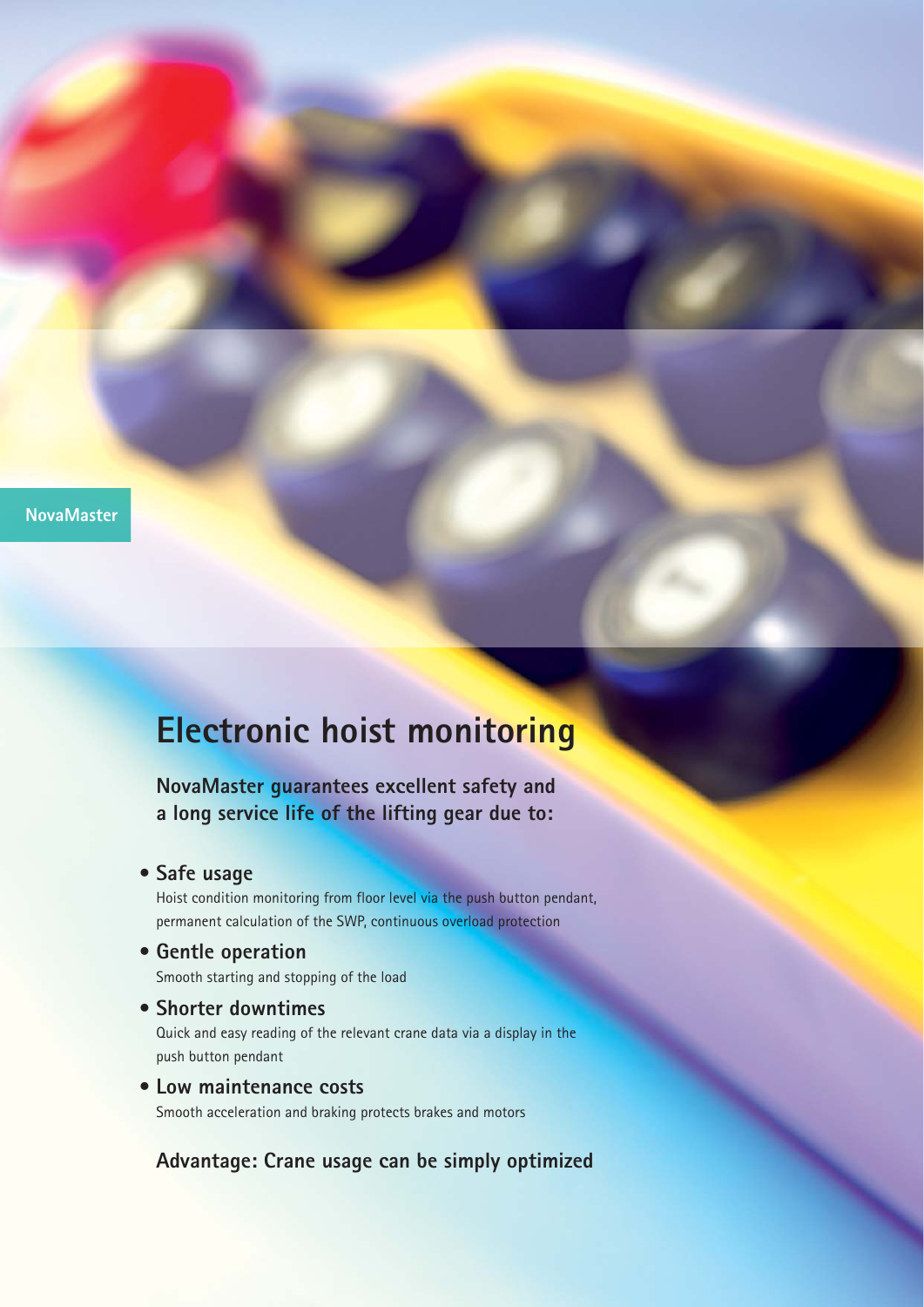## **NovaMaster**

## **NovaMaster: a quantum leap into the future of cranes.**

NovaMaster sets new standards for hoists. This innovative lifting gear monitoring system for electric hoists ensures hoist operation with unrivalled safety and minimum wear and tear to the lifting gear.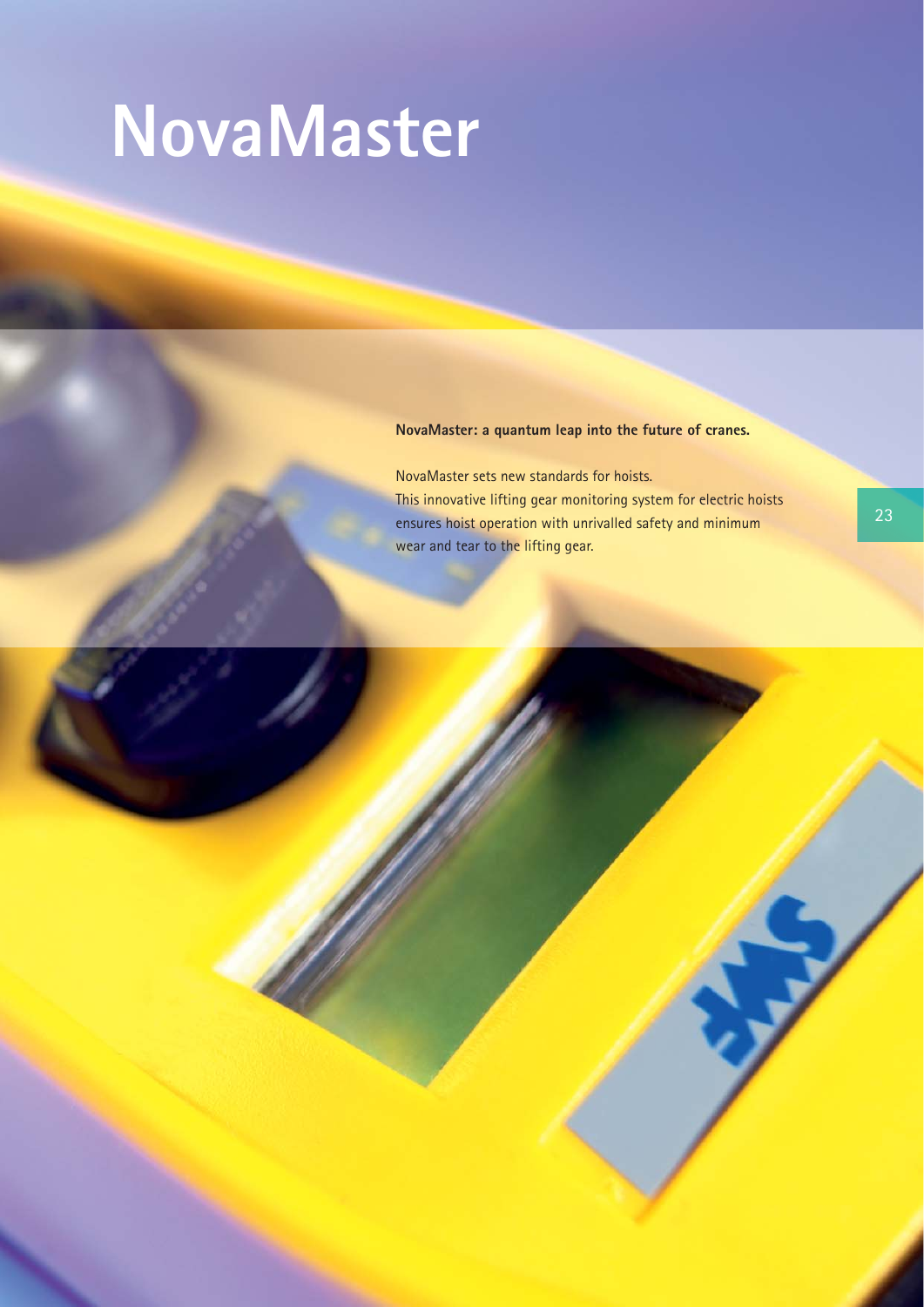## **NovaMaster**

NovaMaster measures and analyses all relevant crane data from which, for example, the current load on the hook can be accurately and reliably calculated. The system also monitors the lifting motor and protects it against overload.

**NovaMaster**

As NovaMaster ensures smooth lifting and stopping manoeuvres, mechanical components and hoisting brakes are protected against excessive wear. During braking and acceleration, the system switches to the lowest lifting speed so that the brake is relieved. In addition, NovaMaster continuously monitors the safe working period (SWP).

All relevant lifting gear parameters such as SWP, total number of starts, total operating time, average calculated load, SWP of the lifting brake, etc. and error messages are shown on the display.